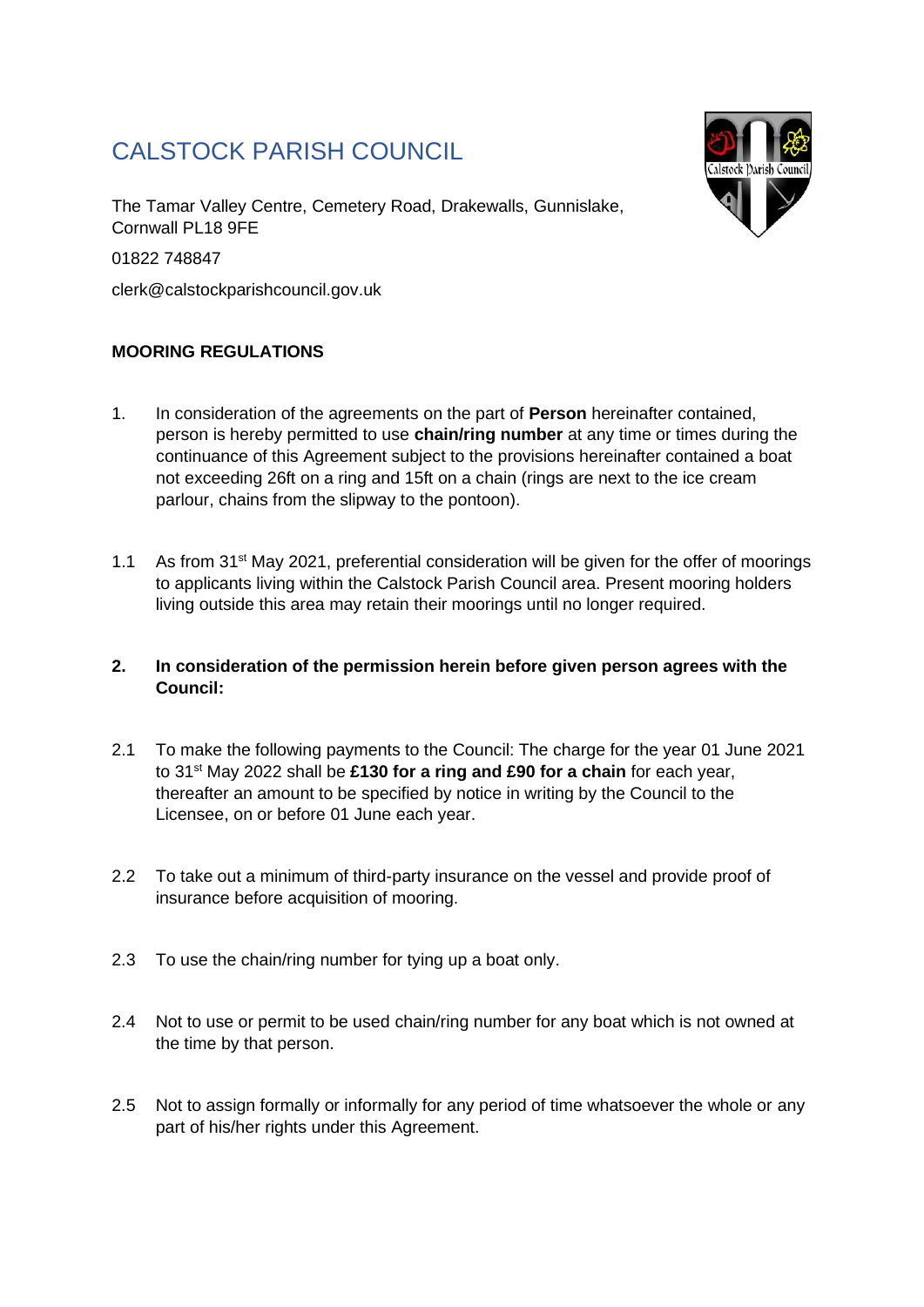- 2.6 Not to use or permit to be used chain/ring number for the purposes of any trade or business whatsoever.
- 2.7 Not to display or permit to be displayed any notice, sign, advertisement or placard on or about chain/ring number other than that indicating the name and or/ownership of a boat.
- 2.8 Not to cause or permit any nuisance on or around chain/ring number which would be to the detriment of the public in general, or adjacent users.
- 2.9 To pay to the Council on demand the cost of making good any damage caused providing any such damage is not caused by the Council or its servants.
- 2.10 To keep chain/ring number and the surrounding area clean, tidy and free from litter and rubbish at all times, or advise Council of litter problems.
- 2.11 To carry out the instructions of the Council's staff or agents relating to the use of chain/ring number and the mooring area in general.
- 2.12 Not to use chain/ring number or its surrounding area for the carrying out of significant repairs or maintenance.
- 2.13 If your mooring has been empty for a number of months the council may terminate your agreement and reimburse you for the remaining period of your lease and reassign the mooring to someone on the waiting list

#### **3. It is hereby agreed and declared as follows: -**

- 3.1 Neither the Council nor person shall permit boats other than in accordance with the foregoing provisions of this Agreement than person and the Council or any of them may take such steps as are lawful to arrange for the removal of the boat. A 28 day notice will be displayed on the boat, before removal by the Council.
- 3.2 The Council, its servants and agents do not accept any responsibility for any accident loss or damage to boats (including any accessories or contents) whatsoever or

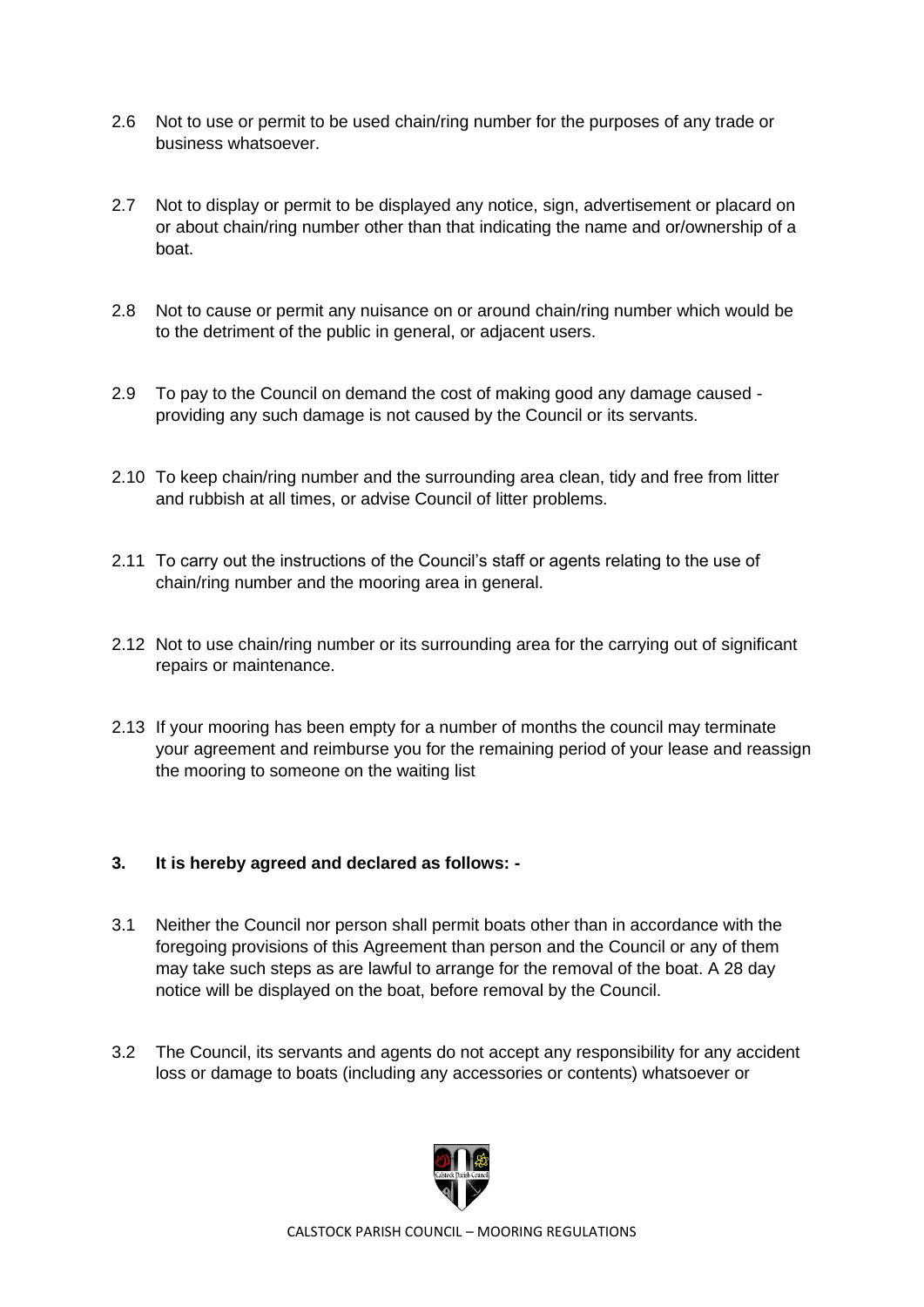howsoever caused and all persons using the whole or part of the mooring area, including chain/ring number do so at their own risk.

- 3.3 The Council retains possession of chain/ring number and may do or authorise the doing of - anything on or about chain/ring number provided they do not restrict or interfere with the rights of person under this Agreement save that the Council shall be entitled to carry out such works of repair and maintenance as they shall in their absolute discretion think fit whether or not this temporarily interferes with the rights of person under this Agreement.
- 3.4 The Council may substitute for all purposes of this Agreement chain/ring number for another space in the same area at any time during the currency of this Agreement.
- 3.5 If at any time person shall have failed to observe any of the terms of this Agreement the Council may at any time thereafter terminate this Agreement by not less than seven days' notice in writing.
- 3.6 Any notices served pursuant to this Agreement shall be in writing and shall be deemed to have been properly served on person addressed to him/her at his/her last known address or place of abode. A 28 day of notice will be displayed on the boat.
- 3.7 On the expiration or sooner determination of this Agreement person will leave chain/ring number and its surrounding area vacant, neat, tidy and free from rubbish.
- 3.8 This agreement may be determined by either party giving to the other not less than three months' notice in writing expiring on 31<sup>st</sup> March in any year and on the expiration of any such notice this agreement shall absolutely cease and determine but without prejudice to any claim by the Council in respect of any breach of the agreements on the part of the licensee hereinbefore contained

#### 4. **Pontoon Activities/Personal watercraft**

- 4.1 The long outer side of the pontoon is for the use by the 'Pleasure Trip' boats,
- 4.2 No tenders, kayaks, canoes or personal watercraft to be left on the pontoon.